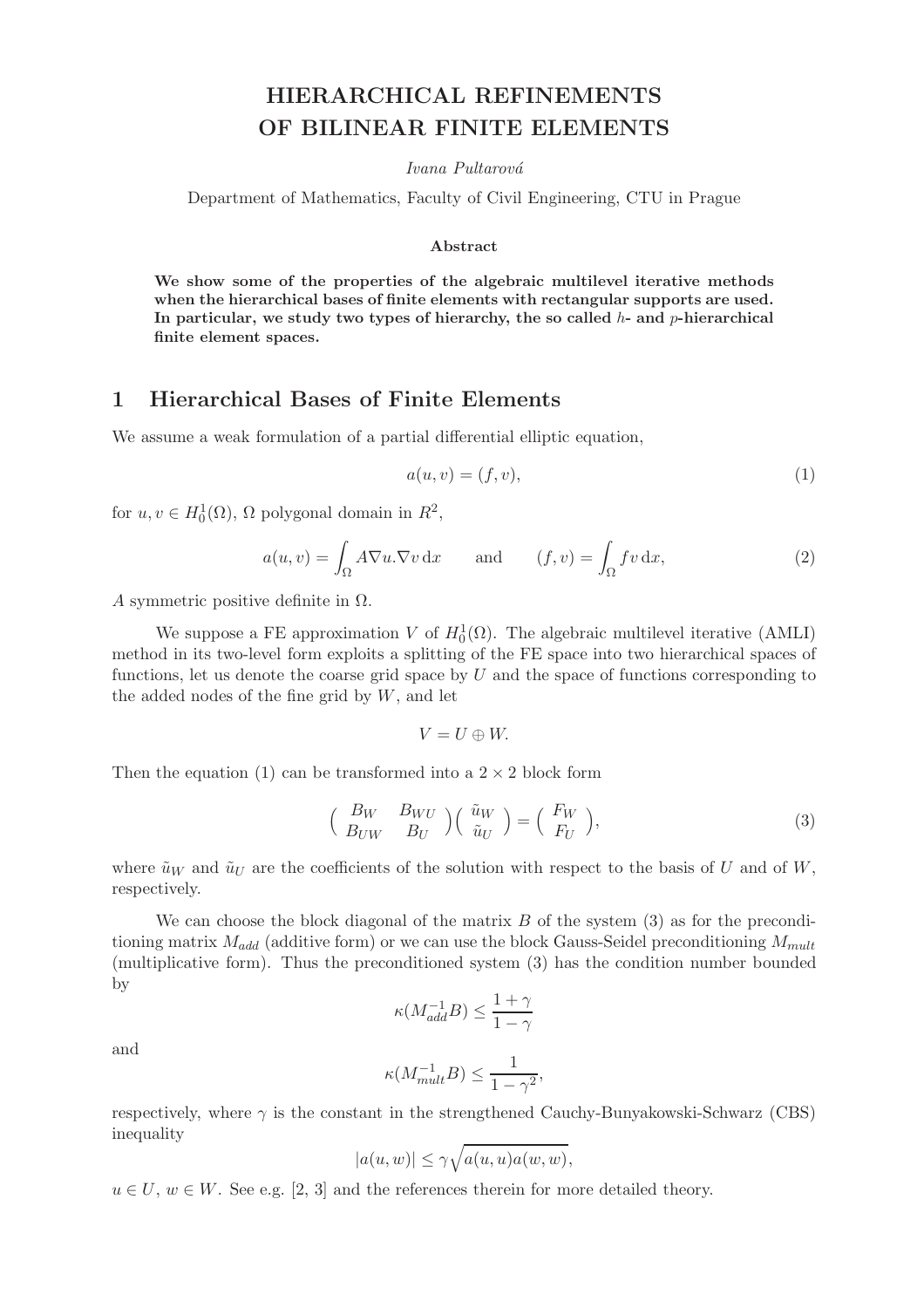

Figure 1: Four coarse grid functions of U on a reference macroelement.



Figure 2: Five fine grid functions of  $W_h$  corresponding to h-refinement on a reference macroelement.

### 2 CBS Constants for  $h$ - and  $p$ -hierarchy on rectangular elements

In this paper we consider two different refinements of the space of bilinear FEs on rectangles. The coarse space  $U$  contains piecewise bilinear functions, i.e. on one macroelement, there are four bilinear functions, see Figure 1. The fine grid space  $W<sub>h</sub>$  corresponding to the h-refinement of U is represented by five piecewise bilinear functions on a reference macroelement, see Figure 2, while the space  $W_p$  corresponding to the p-refinement of U is represented by five functions of the polynomial space  $Q_2$  on each macroelement, which can be seen on Figure 3.

We compute the uniform estimates of the CBS constants for these two refinements of bilinear FEs. Obviously, the upper bound for  $\gamma$  less than one indicates that the corresponding splitting can be used for the AMLI methods. Several hierarchical FE spaces have been studied and the uniform CBS constant estimates were found, see e.g. [2, 3, 4, 5, 7]. In this paper we introduce some new results. The first result is that the CBS constant is uniformly bounded in case of p-hierarchy of bilinear FEs when matrix  $A$  in equation  $(2)$  is diagonal. The upper bound is slightly greater than that for h-refinement. In comparison, the  $p$ -refinement of the linear FEs on triangles yields the uniform CBS constant estimate equal to one, thus this splitting is unusable for AMLI methods [5].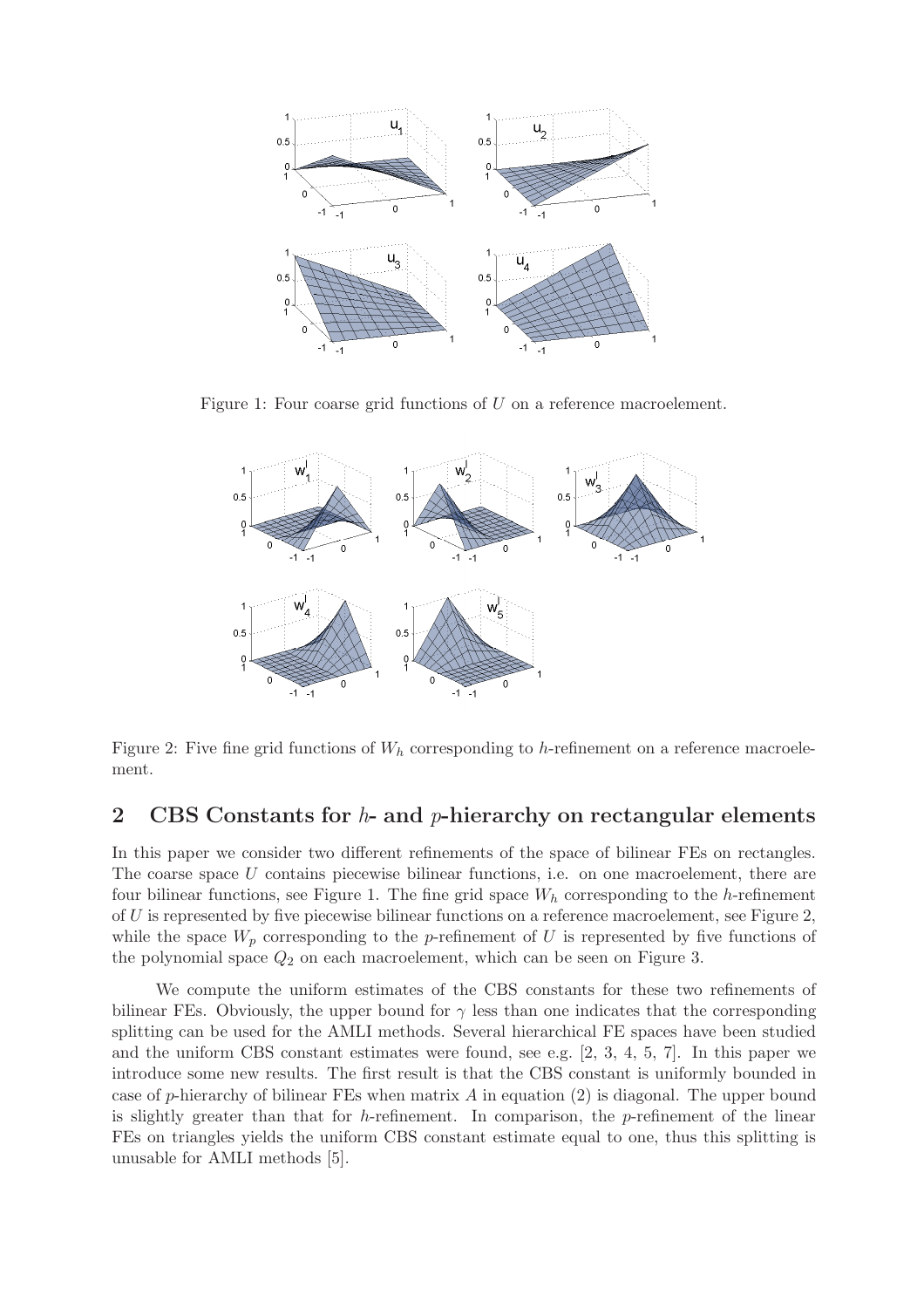

Figure 3: Five fine grid functions of  $W_p$  corresponding to p-refinement on a reference macroelement.

Theorem 1. The CBS constants for the hierarchical h-refinement of bilinear FEs and for the equation  $(1)$  with a diagonal matrix A in  $(2)$  are not greater than

$$
\sqrt{\frac{3}{8}} \qquad and \qquad \sqrt{\frac{3}{4}},
$$

respectively, for isotropic operator and regular elements and for anisotropic equation or elements, respectively. The CBS constants for the hierarchical p-refinement of bilinear FEs are not greater than

$$
\sqrt{\frac{5}{11}} \qquad and \qquad \sqrt{\frac{9}{11}},
$$

respectively, for isotropic operator and regular elements and for anisotropic equation or elements, respectively.

In the case when matrix  $A$  in (2) is positive definite but not diagonal, the uniform CBS constatnt estimate is equal to one. Thus for such equations the AMLI methods don't yield better convergence than one-level iterative solvers.

#### 3 Robust Preconditioning

In papers [1, 3] the new idea of constructing a preconditioning matrix  $C_W$  for the block  $B_W$ which leads to the uniformly bounded condition number has been introduced. The hierarchical linear FEs on triangles are considered there.

The preconditioning matrix  $C_W$  is assembled element by element from the macroelement stiffness matrices which correspond to the space  $W$ . From these particular matrices, some of the off-diagonal entries are deleted in such manner that after a proper reordering the basis functions of W (reordering rows and columns in  $C_W$ ), the preconditioning matrix  $C_W$  is tri-diagonal. The off-diagonal elements which are not deleted from the macroelement stiffness matrices can be called "strong connections" for the purpose of this paper.

We show that this idea can be adopted for the hierarchical  $h$ - and  $p$ -refinement of bilinear FEs as well. The strong connections are graphically displayed on Figure 4 for five basis functions of  $W$  on a macroelement and for h-refinement of bilinear FEs. On Figure 5, the strong connections for p-refinement of bilinear FEs are marked. The connections marked by  $\alpha$  (solid lines) are kept when

$$
\frac{A_{11}}{A_{22}} \ge \frac{d_1^2}{d_2^2}
$$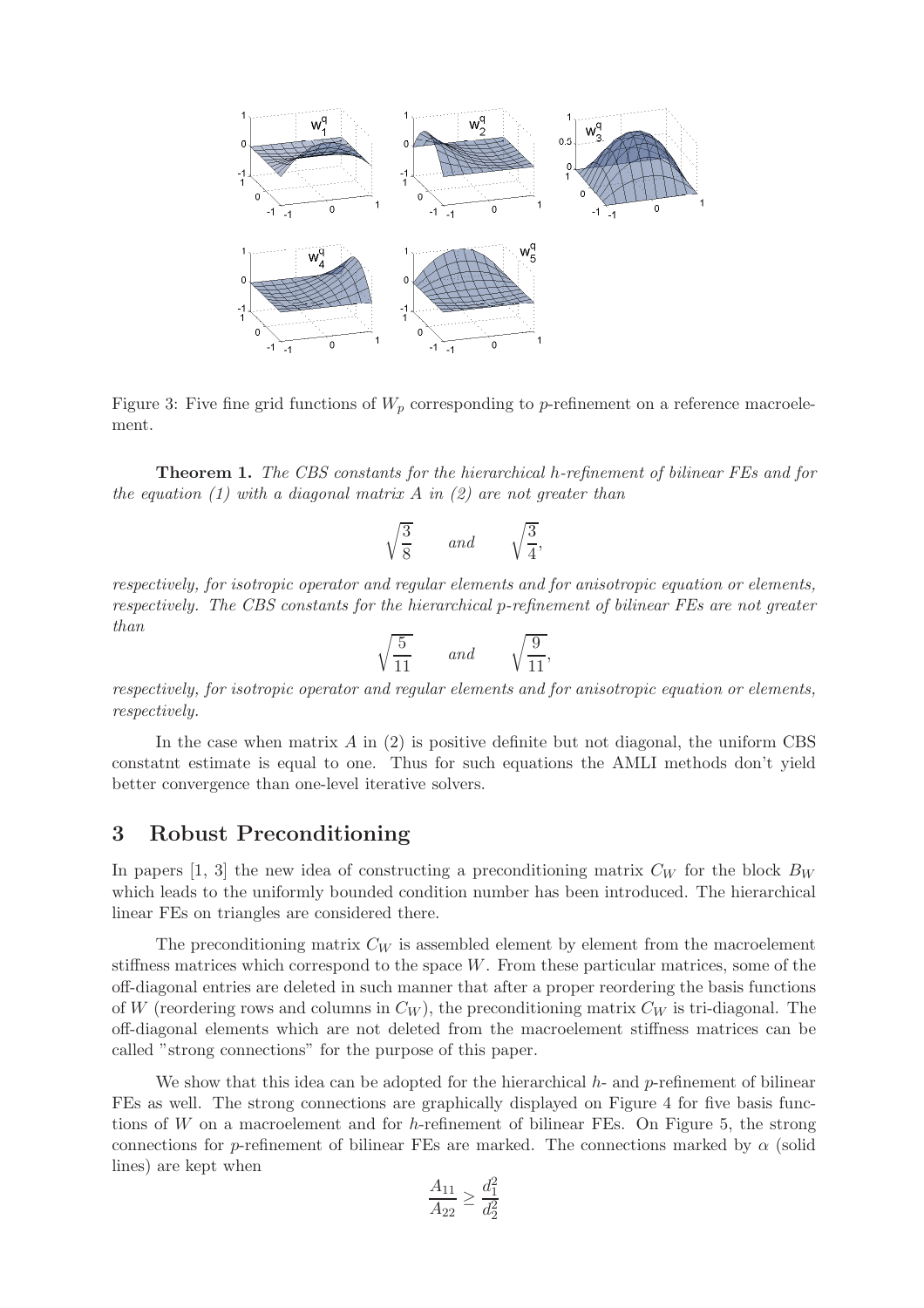

Figure 4: "Strong connections" among functions of  $W_h$  on a macroelement for h-refinement of bilinear FEs.



Figure 5: "Strong connections" among functions of  $W_p$  on a macroelement for p-refinement of bilinear FEs.

where  $A_{11}$  and  $A_{22}$  are the diagonal elements of matrix A in (2) and  $d_1 \times d_2$  is the size of the particular coarse element, otherwise the entries corresponding to the connections  $\beta$  (dashed lines) are presented in the preconditionig matrix.

The examples of numbering the basis functions of the refining space  $W$  for case of  $h$ - and p-refinement are presented in Figure 6 and in Figure 7, respectively. We consider six coarse elements in these examples.

Theorem 2. There exists generalized tri-diagonal preconditioning matrices such that the preconditioned diagonal blocks  $B_W$  have the condition numbers not greater that 4.2 and 8.2, respectively, for the hierarchical h- and p-refinement of bilinear FEs, respectively.

In paper [6] more details on this issue are provided.



Figure 6: An example of reordering the elements of  $W_h$  in h-refined bilinear FEs.